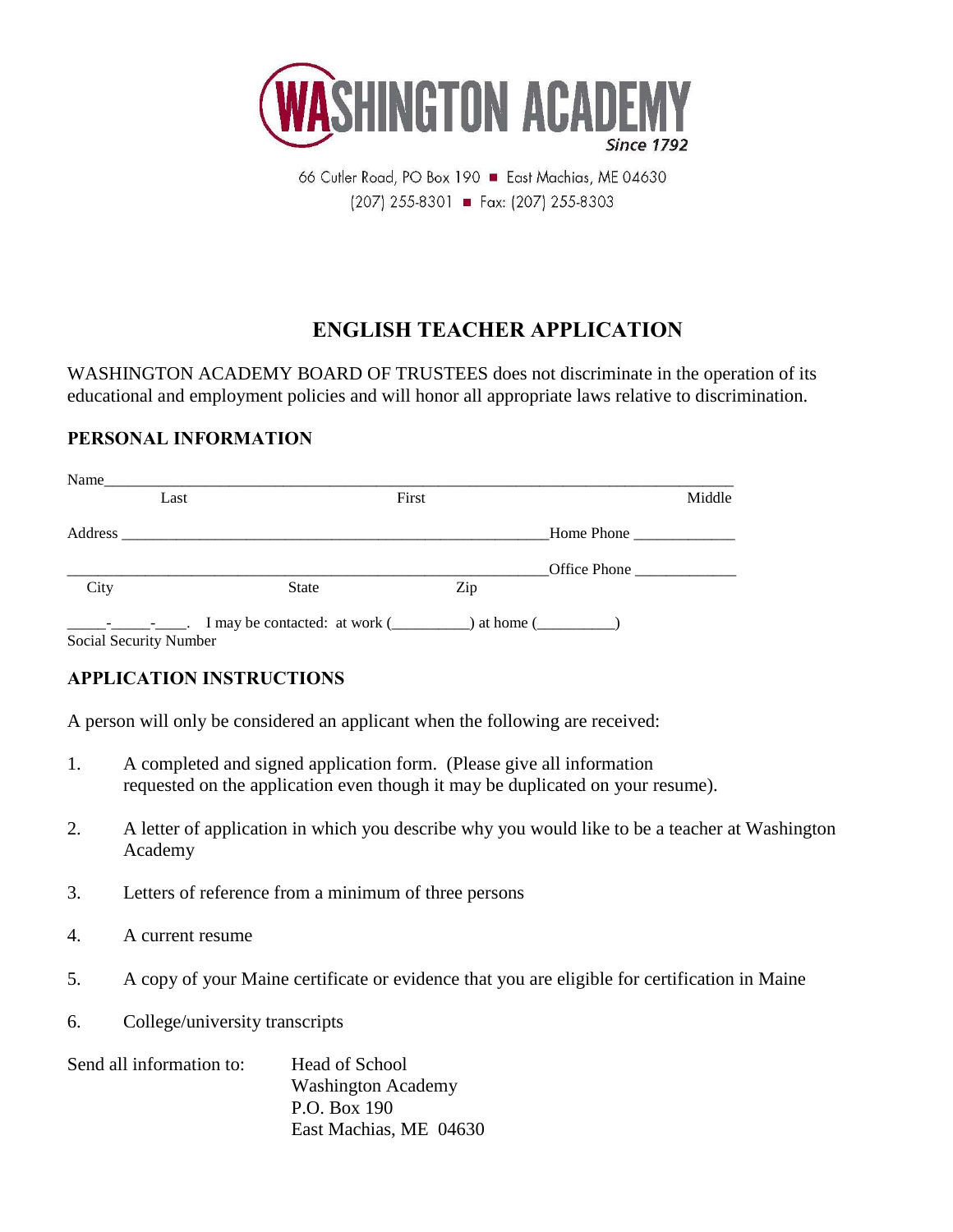#### **CURRENT SCHOOL INFORMATION**

| Are you presently under contract to a school system? _______ yes _________ no                                                                                                                                                                                                             |          |        |                              |
|-------------------------------------------------------------------------------------------------------------------------------------------------------------------------------------------------------------------------------------------------------------------------------------------|----------|--------|------------------------------|
|                                                                                                                                                                                                                                                                                           |          |        |                              |
|                                                                                                                                                                                                                                                                                           |          |        |                              |
|                                                                                                                                                                                                                                                                                           |          |        |                              |
| <b>CERTIFICATION INFORMATION</b>                                                                                                                                                                                                                                                          |          |        |                              |
| Are you currently certified in Maine?                                                                                                                                                                                                                                                     |          |        |                              |
| $Yes \_\_\_\_\_\$ (expiration date: \\ \pmathematic \end{\sigma_{\sigma_{\sigma_{\sigma_{\sigma_{\sigma_{\sigma_{\sigma_{\sigma_{\sigma_{\sigma_{\sigma_{\sigma_{\sigma_{\sigma_{\sigma_{\sigma_{\sigma_{\sigma_{\sigma_{\sigma_{\sig<br>or<br>Are you eligible to be certified in Maine? |          |        |                              |
| $Yes \_\_\_\_ No \_\_\_\_$                                                                                                                                                                                                                                                                |          |        |                              |
| Are you presently certified in another state?<br>$Yes \_\_\_\_\$ Bo $\_\_\_\_\$ If yes, in what state(s)? $\_\_\_\_\_\_\_\_\_\_\_\_\_\_\_\_\_\_\_\_\_$                                                                                                                                    |          |        |                              |
| <b>ACADEMIC AND PROFESSIONAL TRAINING</b>                                                                                                                                                                                                                                                 |          |        |                              |
| Colleges/Universities<br>Attended                                                                                                                                                                                                                                                         | Location | Degree | Number of<br>Years completed |
|                                                                                                                                                                                                                                                                                           |          |        |                              |
|                                                                                                                                                                                                                                                                                           |          |        |                              |
|                                                                                                                                                                                                                                                                                           |          |        |                              |

Please have copies of your college/university transcripts and any other credentials on file sent to the address on this application.

**\_\_\_\_\_\_\_\_\_\_\_\_\_\_\_\_\_\_\_\_\_\_\_\_\_\_\_\_\_\_\_\_\_\_\_\_\_\_\_\_\_\_\_\_\_\_\_\_\_\_\_\_\_\_\_\_\_\_\_\_\_\_\_\_\_\_\_\_\_\_\_\_\_\_\_\_\_\_\_\_\_\_\_\_\_\_\_\_**

**\_\_\_\_\_\_\_\_\_\_\_\_\_\_\_\_\_\_\_\_\_\_\_\_\_\_\_\_\_\_\_\_\_\_\_\_\_\_\_\_\_\_\_\_\_\_\_\_\_\_\_\_\_\_\_\_\_\_\_\_\_\_\_\_\_\_\_\_\_\_\_\_\_\_\_\_\_\_\_\_\_\_\_\_\_\_\_\_ \_\_\_\_\_\_\_\_\_\_\_\_\_\_\_\_\_\_\_\_\_\_\_\_\_\_\_\_\_\_\_\_\_\_\_\_\_\_\_\_\_\_\_\_\_\_\_\_\_\_\_\_\_\_\_\_\_\_\_\_\_\_\_\_\_\_\_\_\_\_\_\_\_\_\_\_\_\_\_\_\_\_\_\_\_\_\_\_**

 $\mathcal{L}_\mathcal{L} = \{ \mathcal{L}_\mathcal{L} = \{ \mathcal{L}_\mathcal{L} = \{ \mathcal{L}_\mathcal{L} = \{ \mathcal{L}_\mathcal{L} = \{ \mathcal{L}_\mathcal{L} = \{ \mathcal{L}_\mathcal{L} = \{ \mathcal{L}_\mathcal{L} = \{ \mathcal{L}_\mathcal{L} = \{ \mathcal{L}_\mathcal{L} = \{ \mathcal{L}_\mathcal{L} = \{ \mathcal{L}_\mathcal{L} = \{ \mathcal{L}_\mathcal{L} = \{ \mathcal{L}_\mathcal{L} = \{ \mathcal{L}_\mathcal{$ 

## **MEMBERSHIPS IN PROFESSIONAL ORGANIZATIONS**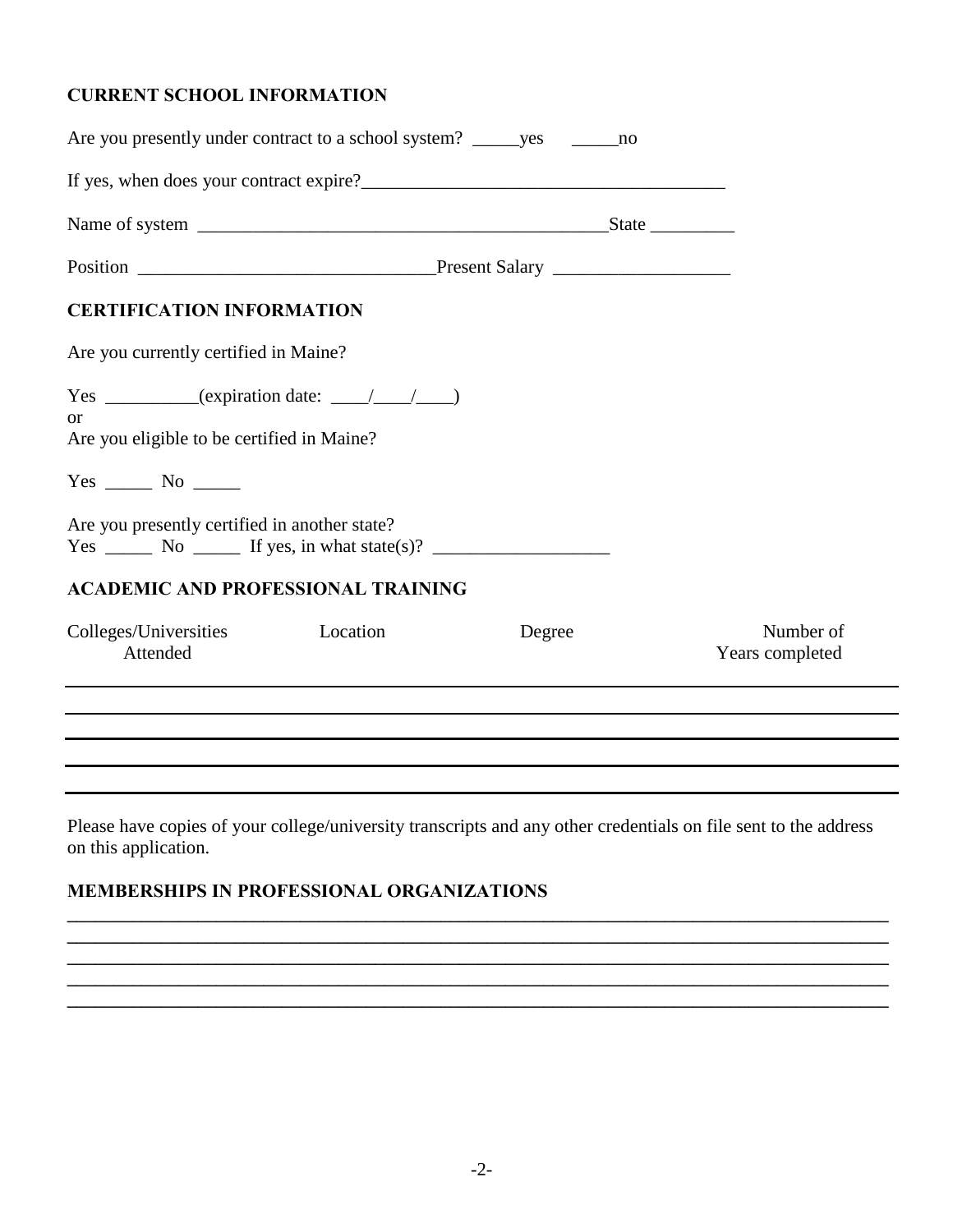**PROFESSIONAL EXPERIENCE** (Please list, beginning with your current or most recent experience).

| Number<br>Years | Dates<br>From/To                       | Position/Responsibilities                                                                                                                                                                                                                                                                   | School System |
|-----------------|----------------------------------------|---------------------------------------------------------------------------------------------------------------------------------------------------------------------------------------------------------------------------------------------------------------------------------------------|---------------|
|                 |                                        |                                                                                                                                                                                                                                                                                             |               |
|                 |                                        |                                                                                                                                                                                                                                                                                             |               |
|                 |                                        | <b>OTHER RELEVANT WORK EXPERIENCE AND ACHIEVEMENTS</b>                                                                                                                                                                                                                                      |               |
|                 |                                        |                                                                                                                                                                                                                                                                                             |               |
|                 |                                        |                                                                                                                                                                                                                                                                                             |               |
|                 |                                        |                                                                                                                                                                                                                                                                                             |               |
|                 | <b>CIVIC AND COMMUNITY INVOLVEMENT</b> |                                                                                                                                                                                                                                                                                             |               |
|                 |                                        |                                                                                                                                                                                                                                                                                             |               |
|                 |                                        |                                                                                                                                                                                                                                                                                             |               |
|                 |                                        |                                                                                                                                                                                                                                                                                             |               |
|                 |                                        | REFERENCES: List at least three persons, two of whom are your most recent supervisors, who can<br>comment on your ability and whom we may contact. In addition, please provide three letters of reference<br>from persons who are not related to you (may be from references listed below). |               |
|                 |                                        | Please indicate by number which of the references listed below know the following: (1) your ability as a<br>teacher; (2) your personal qualities and character traits; (3) your scholastic or other attainments.                                                                            |               |
| # Name          | Position                               | Address                                                                                                                                                                                                                                                                                     | Phone         |
|                 |                                        |                                                                                                                                                                                                                                                                                             |               |
|                 |                                        |                                                                                                                                                                                                                                                                                             |               |